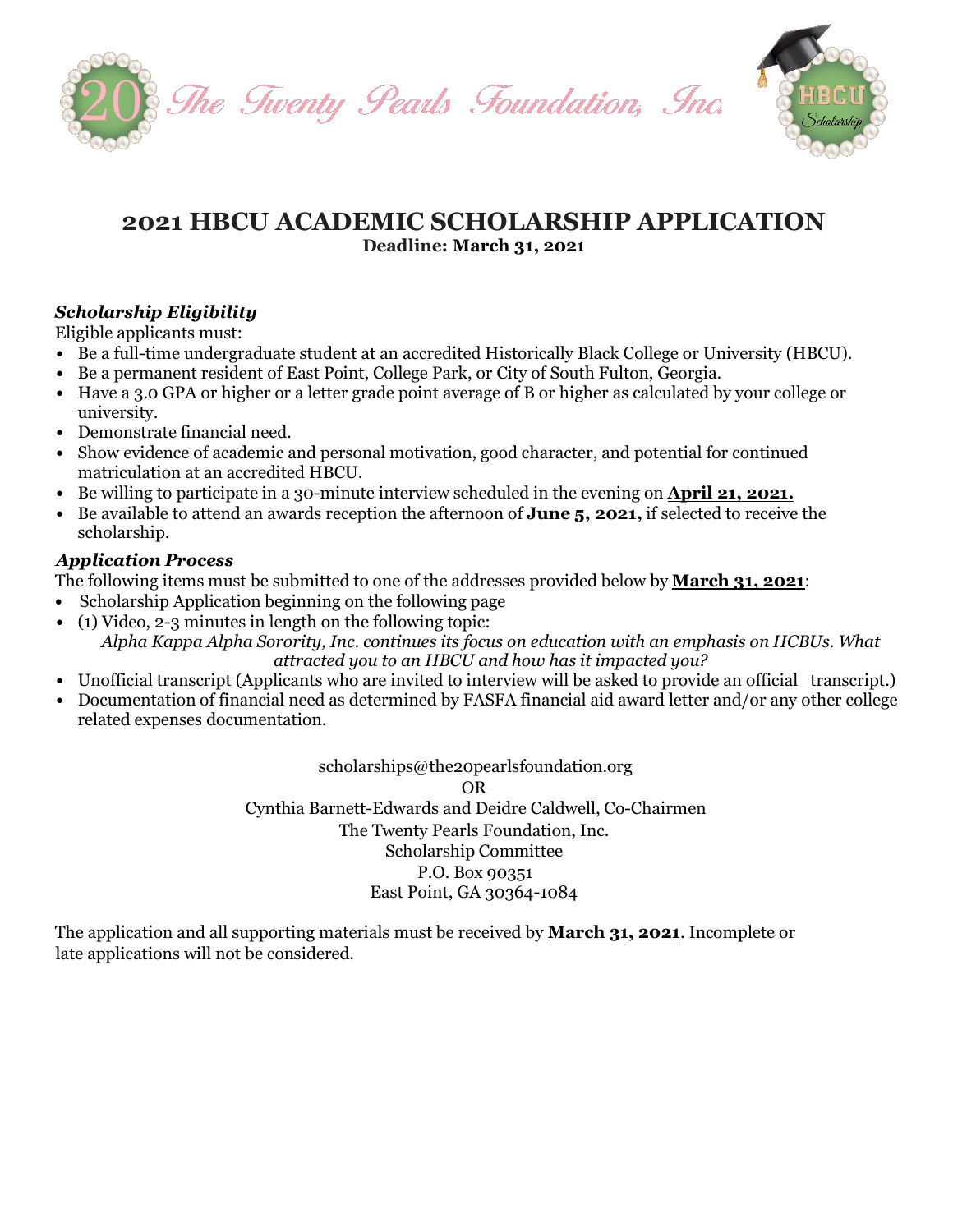# **2021 HBCU Academic Scholarship Application Deadline: March 31, 2021**

Please type all information directly on this form. You may attach a resume or additional documents if necessary.

#### *I. General Information*

|  | Permanent Street Address |  |
|--|--------------------------|--|
|  |                          |  |
|  |                          |  |
|  |                          |  |
|  |                          |  |
|  |                          |  |
|  | HBCU                     |  |
|  |                          |  |
|  |                          |  |

#### *II. Extracurricular Activities*

List current and former extracurricular activities, dates of participation, and any offices you held. Include college / university, community, and religious activities.

| Activity | Dates of Participation |
|----------|------------------------|
|          |                        |
|          |                        |
|          |                        |
|          |                        |
|          |                        |
|          |                        |
|          |                        |
|          |                        |
|          |                        |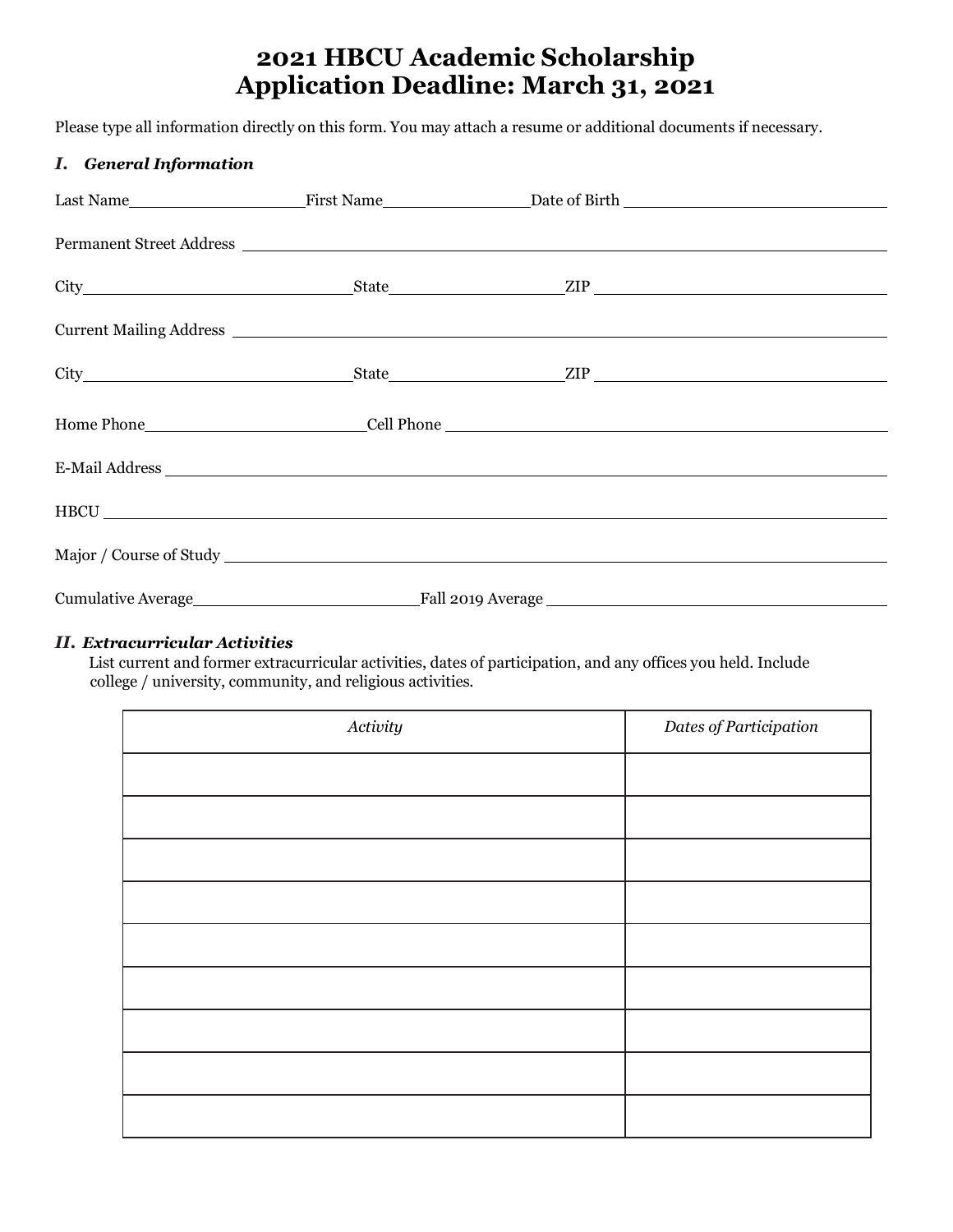#### *III. Academic and Non-Academic Honors and Awards*

List the honors and awards you have received and the dates you received them. Include academic and extracurricular honors and awards. Include membership in honor societies.

| Activity | Dates of Participation |
|----------|------------------------|
|          |                        |
|          |                        |
|          |                        |
|          |                        |
|          |                        |
|          |                        |
|          |                        |
|          |                        |
|          |                        |
|          |                        |